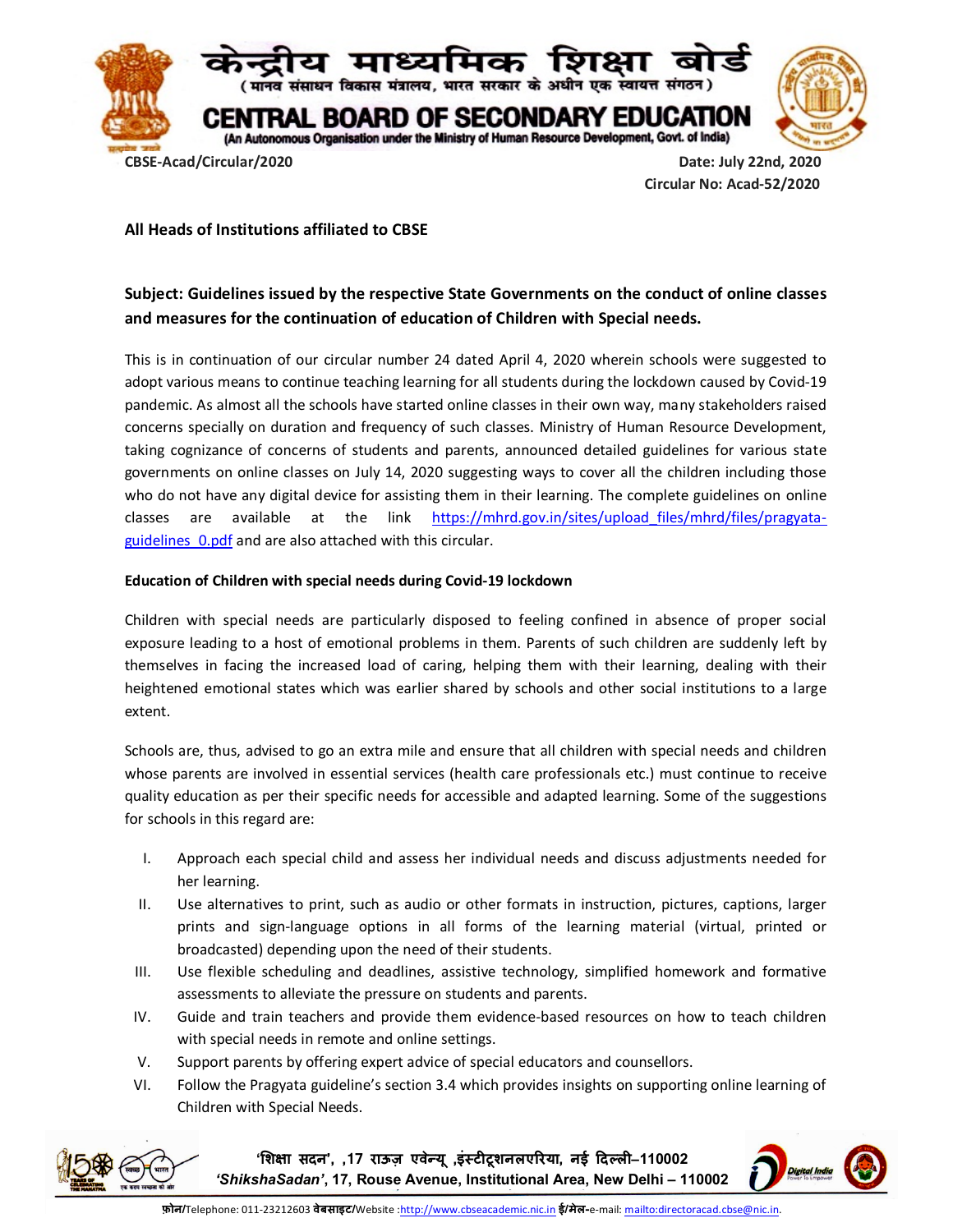

It is one again highlighted that all the schools affiliated to CBSE are required to adopt/adapt the alternative academic calendar of NCERT at <http://ncert.nic.in/aac.html> All the schools are advised to follow the guidelines issued by their respective State Government in light of the guidelines issued by MHRD or otherwise and modify their schedule if needed.

**(Dr. Joseph Emmanuel) Director (Academics)**